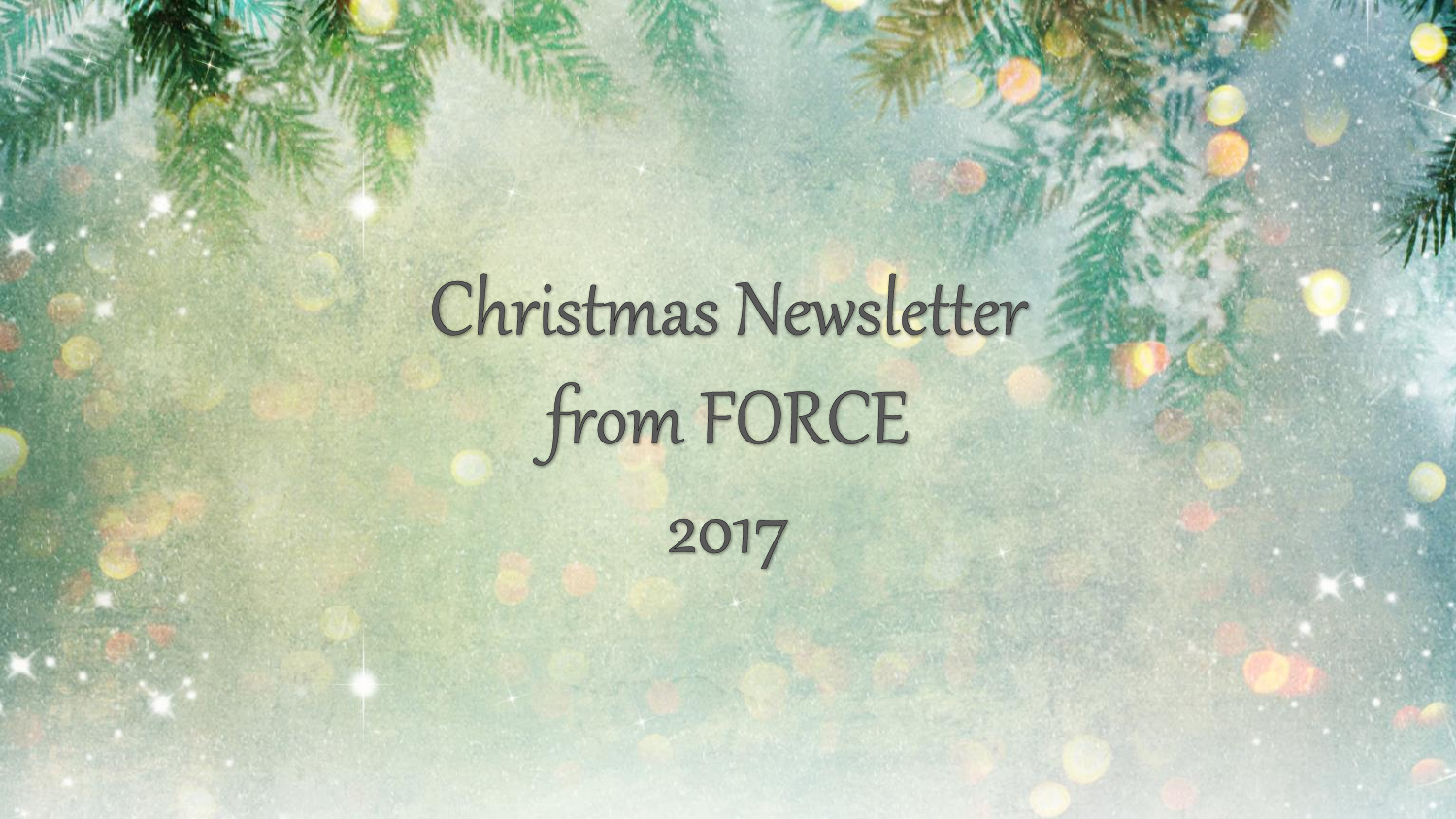### Dear Force members

2017 has been another great year for Force. Thanks to our hard working members, you have made 2017 so eventful with running projects, arranging seminars and coming together to discuss topics and make plans. Well done! We ended up at 14 seminars and 11 lunch&learns (fantastic!) with 1371 attendees, so it is safe to say that Force is a well running co-operating forum!

Looking back at the seminars of 2017, there has been a shift from having many two-day seminars with evening dinner, to more one-day seminars and lunch&learns. Attendees tell us that companies are holding back on travel and reducing costs, making one-day seminars and lunch&learns perfect for shorter and efficient knowledge-sharing. We are now 43 companies that are members of Force, and we wish new members welcome. Plans for seminars are already well underway, and we look forward to continuing collaboration and sharing knowledge in 2018 and years to come.

Best wishes for a happy holiday season, and many thanks for your support to Force throughout the year.

Roar Kjelstadli, Aker BP Lead Reservoir Engineer Valhall and Hod, and Chairman Force TC-IOGR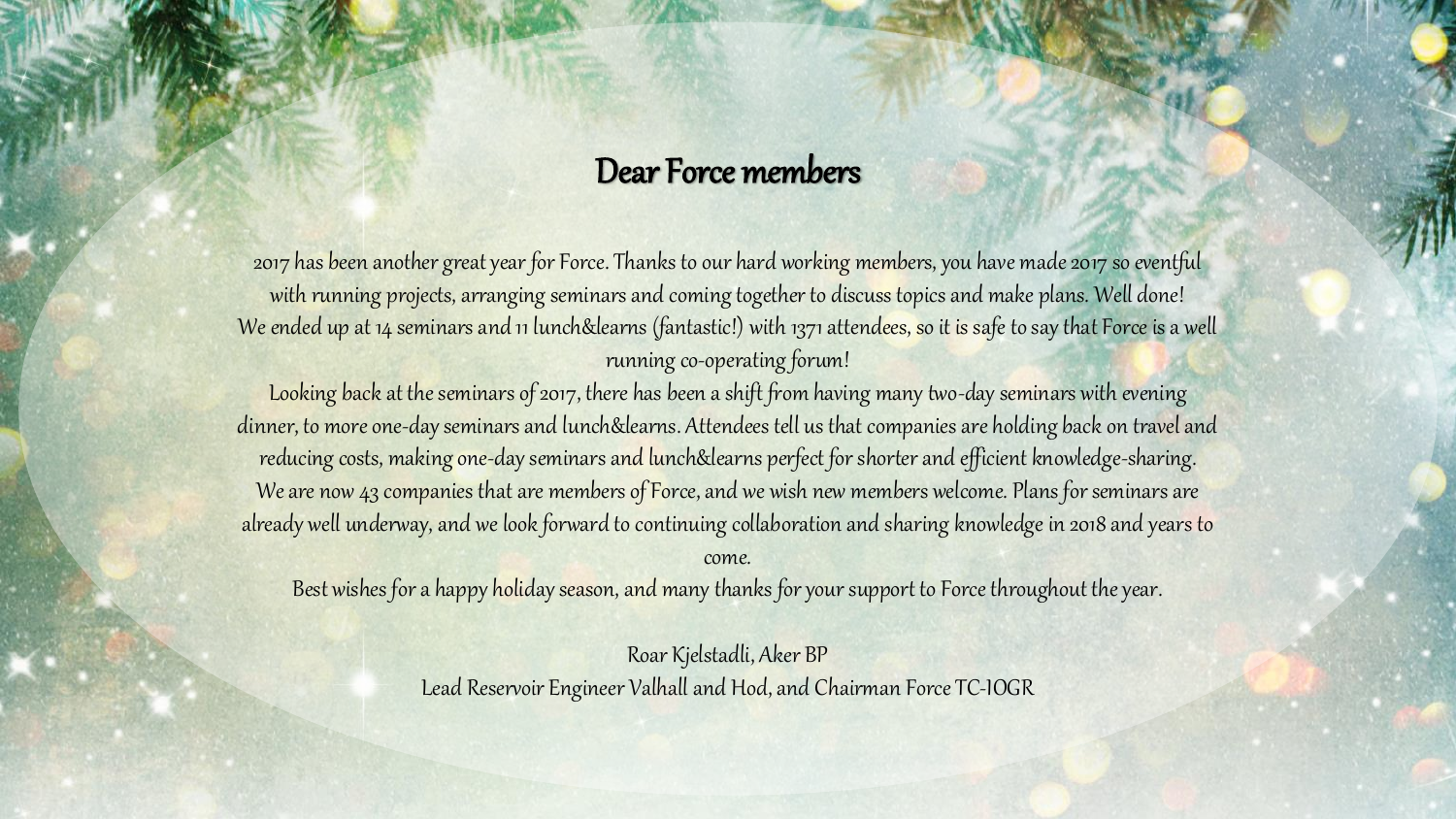## Best wishes for the from the TC-Improved Exploration

The network groups in Improved Exploration have had an active 2017, with good attendance at our 9 seminars and 5 lunch&learns. The enthusiasm and good work will continue in 2018 within the Structural Geology, Geophysical Methods and Sedimentology and Stratigraphy groups. We urge the companies to dedicate time to give presentations at the Force seminars in order to better share information and to improve the quality. The Technical Committee will continue to facilitate a high activity level in Force.

The new network group, Basin and Petroleum Systems Modelling, is in the start-up process and the first meeting will be held early in 2018. We encourage Force members to nominate candidates to this new group.

During Spring of 2018, the network groups will offer a new field excursion to the Gulf of Corinth, arranged in collaboration with structural geologist Einar Sverdrup, who will be our field guide. The excursion gives an overview of the tectonic evolution and the sedimentological development of the Gulf of Corinth basin. In the environment of an active rift system, examples of fault block geometries, facies development and geological heterogeneities on various scales will be demonstrated. The field observations can be closely related to the Upper Jurassic development along basin margins on the Norwegian Continental Shelf.

We look forward to seeing you all at our seminars and field trips in 2018. Merry Christmas!

Laila Elisabeth Pedersen, Suncor Chairman FORCE TC-IE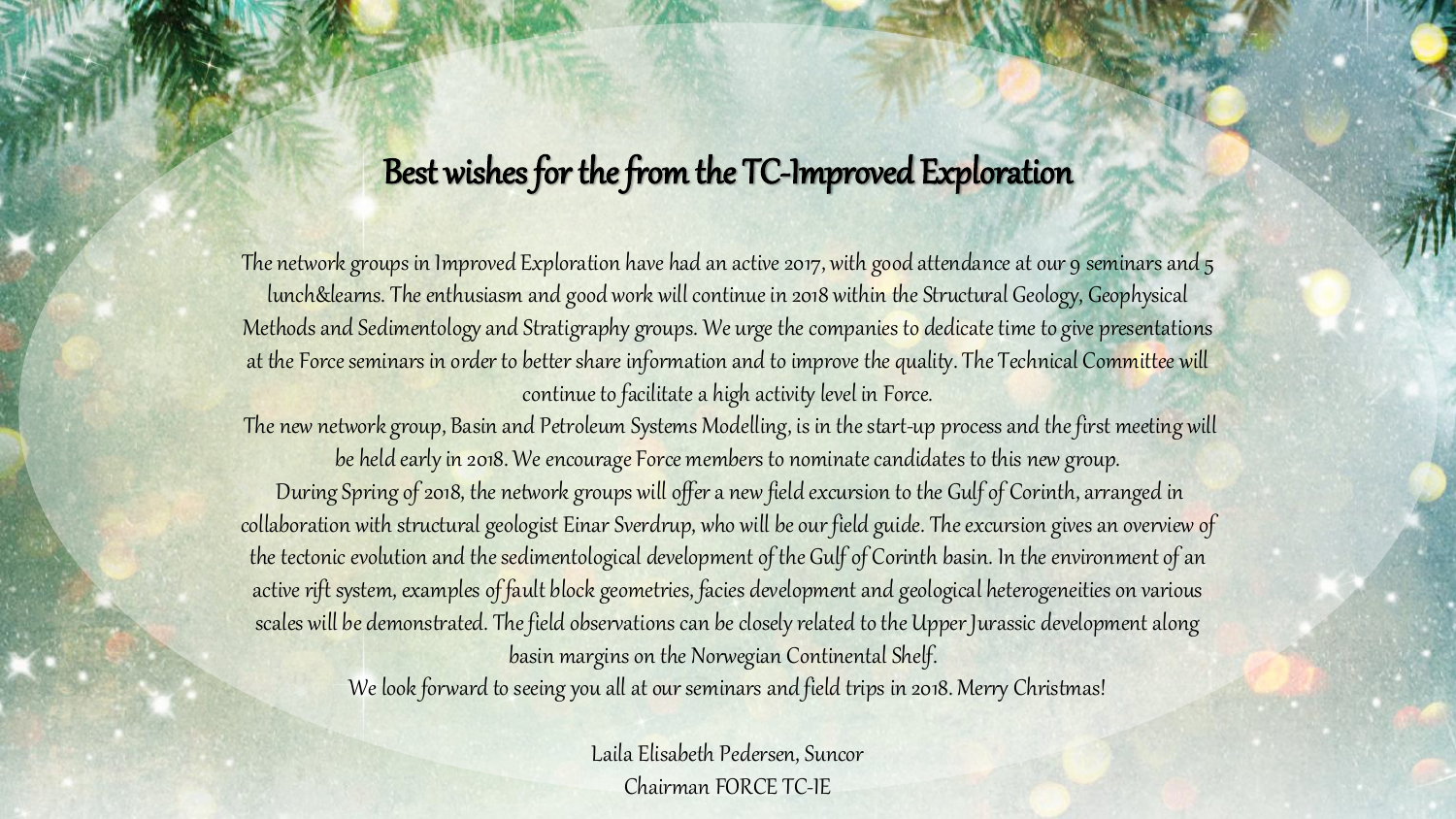## Holiday wishes from the Improved Oil and Gas Recovery group

Yet another busy year is coming to an end. The three network groups, Improve EOR Competence, Production Optimisation and Reservoir Management and Integrated Reservoir Modelling, have been very active with a telling number of seminars, workshops and lunch&learn events. The events have been well visited and the feedback from the participants are exclusively positive.

The goal for next year is for each of the network groups to arrange 2-4 high quality events

One of the main topics for discussion for the TC IOGR group this year has been digitalisation. Digitalisation can be defined as the process to adopt digital technologies to increase commercial value by changing the business- and/or operational model. But how will digitalisation affect Force members and the way we work? What do we want from digitalisation? TC IOGR will arrange a lunch&learn presentation early next year to set the scene for a possible member workshop later in the year.

> Merry Christmas! Eli Jens Høgnesen, NPD Force Secretariat and TC-IOGR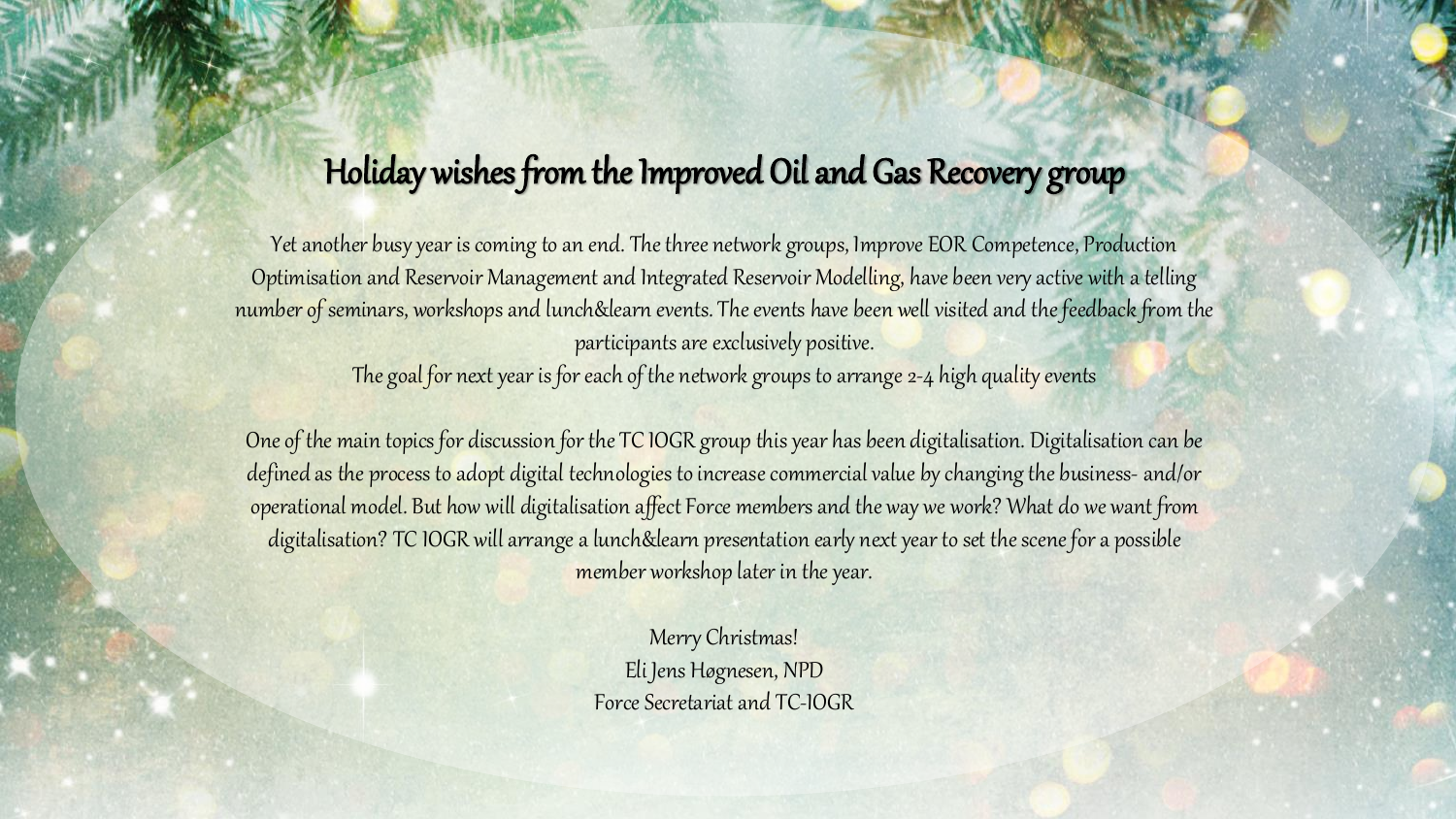# Seminars - Improved Oil & Gas Recovery

| Feb. 14th  | Smartwater EOR for NCS (40)                                              |
|------------|--------------------------------------------------------------------------|
| May 11th   | Uncertainty handling in static-dynamic modelling workflows (113)         |
| Sept. 13th | Reservoir surveillance and monitoring (59)                               |
| Oct. 16th  | Simulation of EOR-process $(25)$                                         |
| Nov. 2nd   | Uncertainty handling in static-dynamic modelling workflows, part $2(70)$ |

#### Lunch and learn seminars

| Jan. 19th | The value of $CO2 - how can we utilize it? (24)$                      |
|-----------|-----------------------------------------------------------------------|
| Jan. 24th | Water saturation modelling $(72)$                                     |
| May 23rd  | Wintershall Brage polymer associated surfactant flooding project (19) |
| Oct. 4th  | Reflections on decistion making in upstream oil & gas (28)            |
| Dec. 12th | Reservoir modelling - a historical lookback (26)                      |
|           |                                                                       |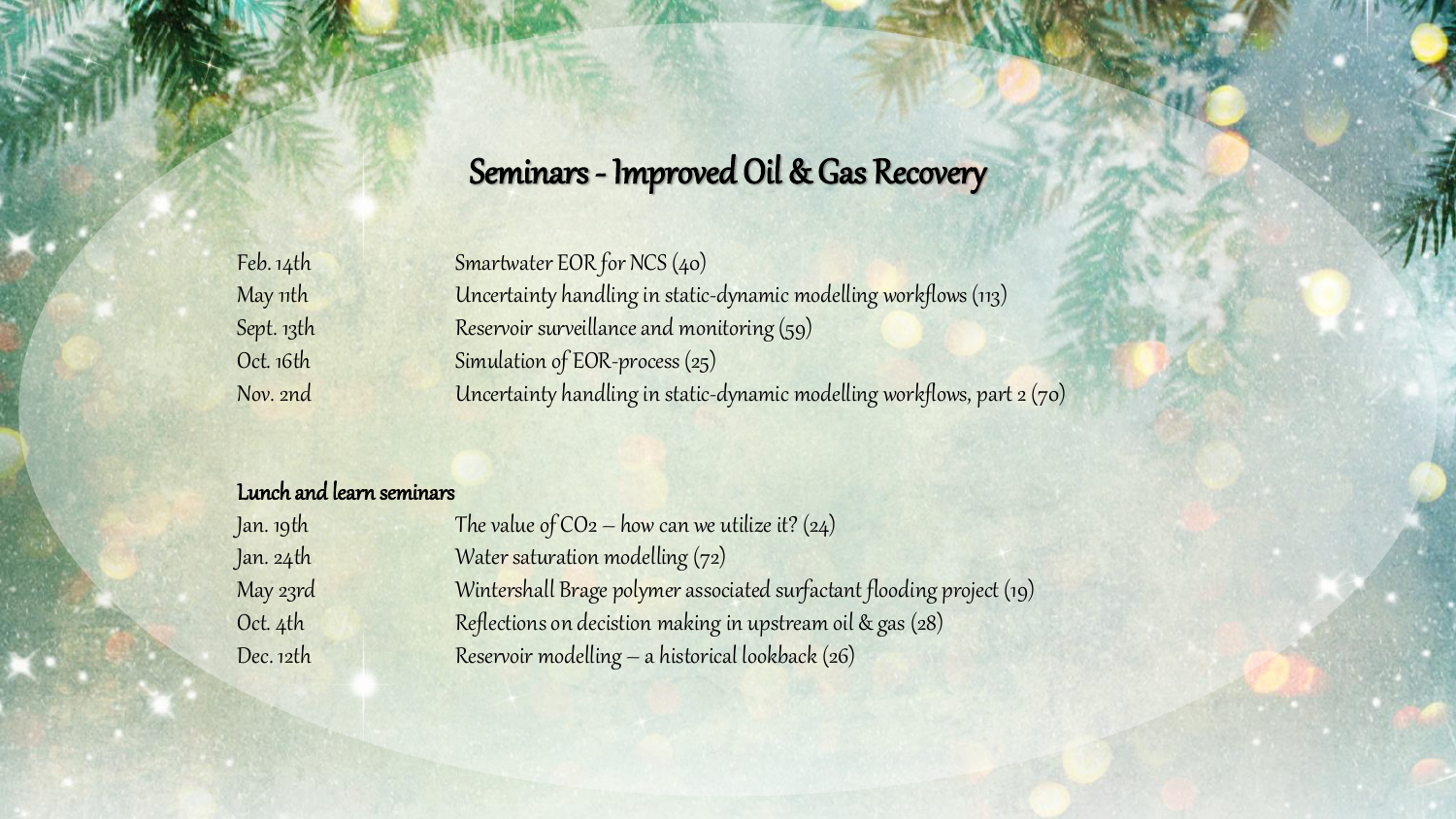# Seminars - Improved Exploration

| Jan. 25 <sup>th</sup>      | The use of broadband seismic (128)                                                              |
|----------------------------|-------------------------------------------------------------------------------------------------|
| Feb. $16^{th}$             | Cores of the year 2017 $(73)$                                                                   |
| March 31st                 | Basement fracturing and weathering on-and offshore Norway (20)                                  |
| May $9^{th}$               | The science behind structural geology tools (Stavanger 24)                                      |
| May 10 <sup>th</sup>       | The science behind structural geology tools (Oslo 13)                                           |
| May $24^{th}$              | Fault compartment seminar $(74)$                                                                |
| June $7^{th}$              | Frontier exploration workshop (67)                                                              |
| Sept. 27.-28 <sup>th</sup> | Predictive stratigraphy (46)                                                                    |
| Oct. $17^{th}$             | Practical rock physics and inversion for exploration and production (151)                       |
| Oct. $19.-20^{th}$         | Triassic Park – understanding Triassic stratigraphic architecture and reservoir quality $(8_3)$ |
|                            |                                                                                                 |

#### Lunch and learn seminars

| Enhancing geomodels with LWD deep resistivity geosteering and reservoir mapping tools (33) |
|--------------------------------------------------------------------------------------------|
|                                                                                            |
| Provenance and correlation of hc reservoir sandstone using heavy mineral techniques (34)   |
|                                                                                            |